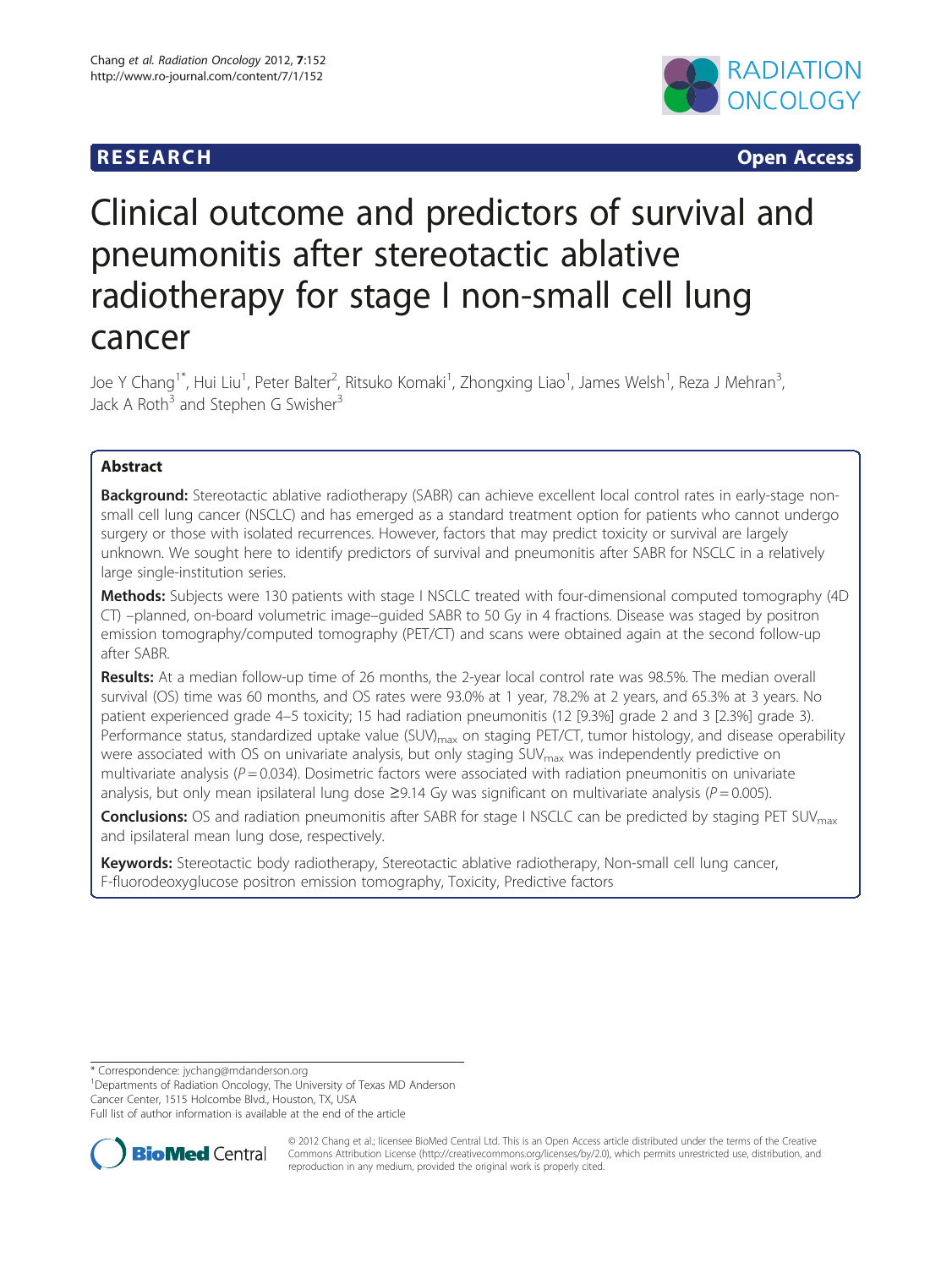## Background

Lung cancer is the leading cause of cancer death throughout the world and accounts for 28% of all cancer deaths in the United States [\[1](#page-8-0)]. Approximately 15%–20% of patients with non-small cell lung cancer (NSCLC) present with early or localized disease that could be treated surgically [[2,3\]](#page-9-0). Stereotactic ablative radiotherapy (SABR), also known as stereotactic body radiotherapy (SBRT), can achieve local control rates exceeding 90% as well as promising survival rates in such cases when a biologically effective dose (BED) of more than 100 Gy is delivered to the planning target volume (PTV) [[3-11](#page-9-0)]. SABR has emerged as a standard treatment option for stage I disease in patients who cannot undergo surgery for medical reasons [[3-7](#page-9-0)] and for isolated recurrences of NSCLC [[6,12,13\]](#page-9-0). However, the information about factors that may predict survival and pneunonitis after SABR is limited because of the heterogeneity of the patients and dose regimens [[13](#page-9-0)-[19\]](#page-9-0).

In this report, we reported clinical outcome and used long-term follow-up data to identify potentially predictive factors for survival and pneumonitis among 130 patients with stage I NSCLC treated with SABR to 50 Gy delivered in 4 fractions over 4 consecutive days (BED 112.5 Gy).

## Methods

## Study design

We retrospectively analyzed 130 patients who had been prospectively enrolled in either a phase II clinical protocol on image-guided SABR  $(n = 46)$  or in our SABR program  $(n = 84)$  according to the same protocol guidelines at The University of Texas MD Anderson Cancer Center between February 2005 and December 2009. Reasons for not being enrolled in the phase II protocol included patient or insurance refusal, not having had the required brain magnetic resonance imaging (MRI) or computed tomography (CT), or not having signed the protocolspecific informed consent forms within the required time. All patients provided written informed consent to participate. Eligibility criteria included cytologically or biopsy-proven stage I NSCLC  $(T \le 5 \text{ cm}, N0, M0)$  and inability or lack of desire to undergo surgery. Criteria for medical inoperability were having a baseline forced expiratory volume in 1 second (FEV1) or lung diffusion capacity <40% of predicted values or severe diabetes mellitus, cardiovascular disease, cerebral disease, or pulmonary hypertension. Thirty-four patients whose disease was considered borderline operable by thoracic surgeons had declined surgery. Disease in all patients was staged with chest CT and positron emission tomography (PET)/ CT (Discovery ST; GE Healthcare, Milwaukee, WI) within 3 months before SABR and follow ups. The PET/ CT scan condition was described previously (26). Lesions within 2 cm of the bronchial tree or mediastinal structures were considered central; all others were considered peripheral.

#### Treatment planning

Techniques for patient immobilization and treatment planning are described elsewhere [[6,12\]](#page-9-0). Briefly, patients were immobilized while supine with a customized vacuum immobilization bag extending from the head to the pelvis. Four-dimensional (4D) CT images were obtained in all cases. Gross tumor volumes (GTVs) were delineated by using maximum intensity projection of 4D CT and modified by visual verification at different breathing phases. The path of movement of the GTV during the respiratory cycle was the internal gross tumor volume (iGTV) [[20](#page-9-0)]. The clinical target volume (CTV) was created by expanding the iGTV by 8 mm isotropically, with borders edited clinically. A 3-mm margin was added to CTV to account for set-up errors, thereby creating the PTV. No additional margins were used between the PTV and the block edge. Three-dimensional conformal SABR plans were optimized using 6 to 12 coplanar or non-coplanar 6-MV photon beams. SABR was prescribed to a dose of 50 Gy to the PTV between the 75% and 90% isodose lines, which had been created via Pinnacle calculation algorithms with heterogeneity correction, and delivered in 4 fractions over 4 consecutive days. Typically, the lower prescription isodose line was chosen when the proximity of critical normal structures mandated a compromise to the PTV, and therefore a higher dose to the tumor center and sharper dose gradients were required. Normal tissue dose-volume constraints were based on BED calculations and our previous clinical findings of the toxicity of SABR [[6,12,21\]](#page-9-0) and are shown in Table [1.](#page-2-0) Violations to the constraints for the spinal cord, esophagus, and brachial plexus were not allowed; constraints on other normal tissues were judged on the basis of clinical target coverage. Typically, when the tumor was close to a critical structure, a compromise in PTV coverage was considered acceptable. In any situation, however, the iGTV plus a margin of 5 mm was required to receive at least 95% of the prescribed dose. Patients with lesions very close/ abutting to critical structures and whose normal tissue dose volume constraints can't be achieved were treated with different dose regimens. Day-to-day variations in patient placement were minimized by volumetric imaging of the treatment couch with either a CT-onrails or a cone-beam CT system.

#### Follow-up

Follow-up care consisted of CT imaging and clinical examination every 3 months for the first 2 years after SABR, every 6 months for the third year, and annually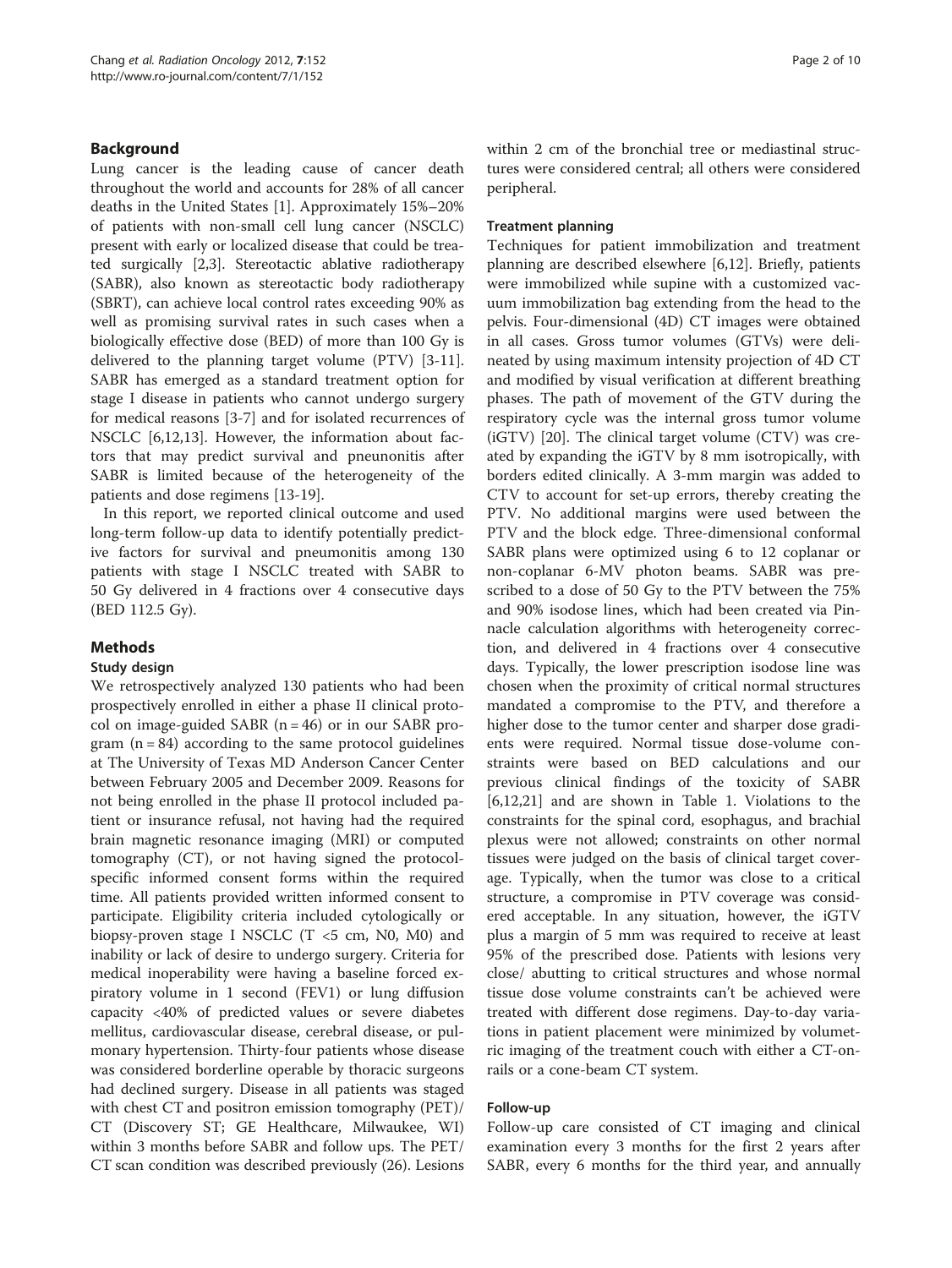<span id="page-2-0"></span>

|                                                     |  |  |  | Table 1 Critical organ dose-volume limits for stereotactic |  |
|-----------------------------------------------------|--|--|--|------------------------------------------------------------|--|
| ablative radiotherapy to 50 Gy given in 4 fractions |  |  |  |                                                            |  |

#### Table 2 Patient characteristics (n = 130)

| Organ, Limit, and Volume         | <b>Maximum dose limits</b> |
|----------------------------------|----------------------------|
| Esophagus                        |                            |
| $D_{\text{max}}$                 | 35 Gy                      |
| $\leq$ 1 cm <sup>3</sup>         | 30 Gy                      |
| $\leq 5$ cm <sup>3</sup>         | 20 Gy                      |
| Brachial plexus                  |                            |
| $D_{\text{max}}$                 | 40 Gy                      |
| $\leq 1$ cm <sup>3</sup>         | 35 Gy                      |
| $\leq 5$ cm <sup>3</sup>         | 30 Gy                      |
| Trachea                          |                            |
| $D_{\text{max}}$                 | 45 Gy                      |
| $\leq 1$ cm <sup>3</sup>         | 35 Gy                      |
| $\leq 5$ cm <sup>3</sup>         | 30 Gy                      |
| Main bronchus and bronchial tree |                            |
| $\leq$ 1 cm <sup>3</sup>         | 40 Gy                      |
| $\leq 5$ cm <sup>3</sup>         | 35 Gy                      |
| Heart                            |                            |
| $\leq$ 1 cm <sup>3</sup>         | 40 Gy                      |
| $\leq 5$ cm <sup>3</sup>         | 35 Gy                      |
| Total lung volume*               |                            |
| $V_{20\;Gy(RBE)}$                | < 20% of total lung volume |
| $V_{10}$ Gy(RBE)                 | < 30% of total lung volume |
| $V_{5\ Gy(RBE)}$                 | < 40% of total lung volume |
| Major vessels                    |                            |
| $D_{\text{max}}$                 | 45 Gy                      |
| $\leq 1$ cm <sup>3</sup>         | 40 Gy                      |
| $\leq 5$ cm <sup>3</sup>         | 35 Gy                      |
| Skin                             |                            |
| $\leq$ 1 cm <sup>3</sup>         | 35 Gy                      |
| $\leq 5$ cm <sup>3</sup>         | 30 Gy                      |
| Chest wall                       |                            |
| $\leq 10$ cm <sup>3</sup>        | 45 Gy                      |
| $\leq$ 30 cm <sup>3</sup>        | 35 Gy                      |
| Spinal cord                      |                            |
| $D_{\text{max}}$                 | 25 Gy                      |
| $\leq 5$ cm <sup>3</sup>         | 20 Gy                      |

\*Defined as right plus left lungs minus the gross tumor volume.

thereafter. All patients underwent posttreatment fluorodeoxyglucose (FDG) PET scans at MD Anderson for disease staging and at the first or second follow-up visit (median interval 4.3 months, range 2–7.6 months; the wide range reflected unexpectedly interrupted follow-up) and as clinically indicated thereafter. Rates and times of overall survival (OS), progression-free survival (PFS), local failure-free survival (LFFS), distant metastasis-free

| Characteristic                          | Value or No. of patients (%) |
|-----------------------------------------|------------------------------|
| Age, years                              |                              |
| Median                                  | 74                           |
| Range                                   | $48 - 91$                    |
| FEV1, % of predicted                    |                              |
| Median                                  | 42                           |
| Range                                   | $15 - 123$                   |
| Staging PET SUV <sub>max</sub>          |                              |
| Median                                  | 6.20                         |
| Range                                   | $0.5 - 32.6$                 |
| Gross tumor volume, cm <sup>3</sup>     |                              |
| Median                                  | 9.6                          |
| Range                                   | $0.7 - 51.47$                |
| Planning target volume, cm <sup>3</sup> |                              |
| Median                                  | 73.2                         |
| Range                                   | 23.36-109.64                 |
| Sex                                     |                              |
| Men                                     | 67(51.5)                     |
| Women                                   | 63 (48.5)                    |
| COPD stage                              |                              |
| $0-11$                                  | 73 (56)                      |
| $III-N$                                 | 57 (44)                      |
| History of other types of cancer        |                              |
| Yes                                     | 37 (28.5)                    |
| No                                      | 93 (71.5)                    |
| ECOG performance status                 |                              |
| 0 or 1                                  | 81 (62)                      |
| 2 or 3                                  | 49 (38)                      |
| Lung cancer stage                       |                              |
| IA (T1)                                 | 112 (86)                     |
| IB (T2)                                 | 18 (14)                      |
| Lung cancer histology                   |                              |
| Squamous cell carcinoma                 | 36 (28)                      |
| Adenocarcinoma                          | 58 (45)                      |
| NSCLC not specified                     | 36 (28)                      |
| Disease status                          |                              |
| Medically inoperable                    | 96 (74)                      |
| Operable                                | 34 (26)                      |
| Tumor location                          |                              |
| Peripheral                              | 119 (91.5)                   |
| Central                                 | 11(8.5)                      |

Abbreviations: FEV1, forced expiratory volume in 1 second; PET, positron emission toography; SUVmax, maximum standardized uptake value; COPD, chronic obstructive pulmonary disease; ECOG, Eastern Cooperative Oncology Group; NSCLC, non-small cell lung cancer;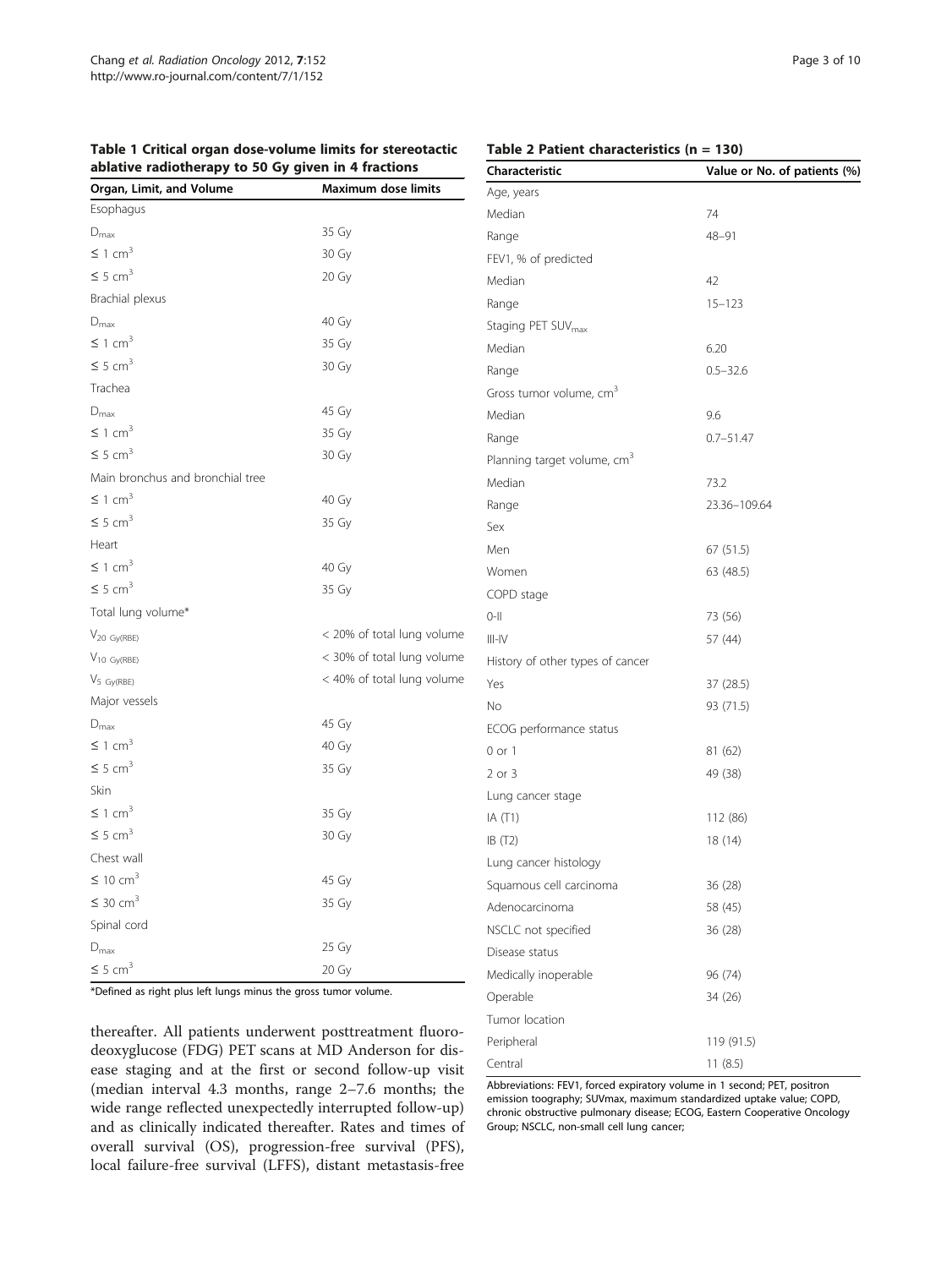<span id="page-3-0"></span>

survival (DMFS), local failure, regional failure, and distant metastasis were calculated from the date of completion of SABR to the last available follow-up. The time of recurrence was the time at which the first image (PET/ CT or CT) showed abnormalities. Local failure was defined as progressive abnormalities on CT images corresponding to one or more FDG-avid lesions on PET scans; positive biopsy findings within the PTV plus a 1-cm margin; or lesions that appeared in the same lobe after SABR. Recurrence appearing in different lobes was scored as distant metastasis. Regional failure was defined as intrathoracic lymph node relapse outside the PTV. Toxicities, including RP, were scored according to the National Cancer Institute Common Terminology Criteria for Adverse Events v3.0.

#### Statistical analyses

Data were analyzed with SAS (SAS Institute, Cary, NC) statistical software, version 9.2. To analyze predictive factors for OS, PFS, LFFS, and DMFS after SABR, continuous variables such as age, FEV1, maximum standardized uptake value ( $\text{SUV}_{\text{max}}$ ) on staging PET scans, and GTV were discretely divided at the sample median and then analyzed as nominal categorical variables. We used the Kaplan-Meier method to estimate survival curves and the log-rank test to compare the curves.  $P$  values  $\lt$ 0.05 were considered statistically significant. Characteristics found to be significant by univariate analysis were then entered in multivariable Cox proportional hazards regression analysis.

To analyze predictive factors for RP, continuous variables such as age, FEV1, GTV, PTV, and dosimetric data were divided at the medians and analyzed as nominal categorical variables. Total lung volume was defined as right plus left lungs minus the GTV, and ipsilateral lung was defined as the lung containing the lesion to be treated minus the GTV. Comparisons were made with twosided Pearson's chi-square tests. P values  $< 0.05$  were considered statistically significant. Characteristics found to be significant by univariate analysis were then entered in a stepwise multiple binary logistic regression analysis to identify independent predictive factors.

## Results

### Patient characteristics, survival, and patterns of failure after SABR

Characteristics of the 130 patients treated with SABR are listed in Table [2.](#page-2-0) At a median follow-up time of 26 months (range, 6–78 months), the median OS time for all patients was 60 months (55 months for patients with medically inoperable disease vs. >60 months [not reached] for those with borderline operable disease). One patient developed local failure concurrent with distant metastasis, and one patient developed isolated local failure that was salvaged surgically. At 2 years, the local control rate was 98.5%; the regional lymph node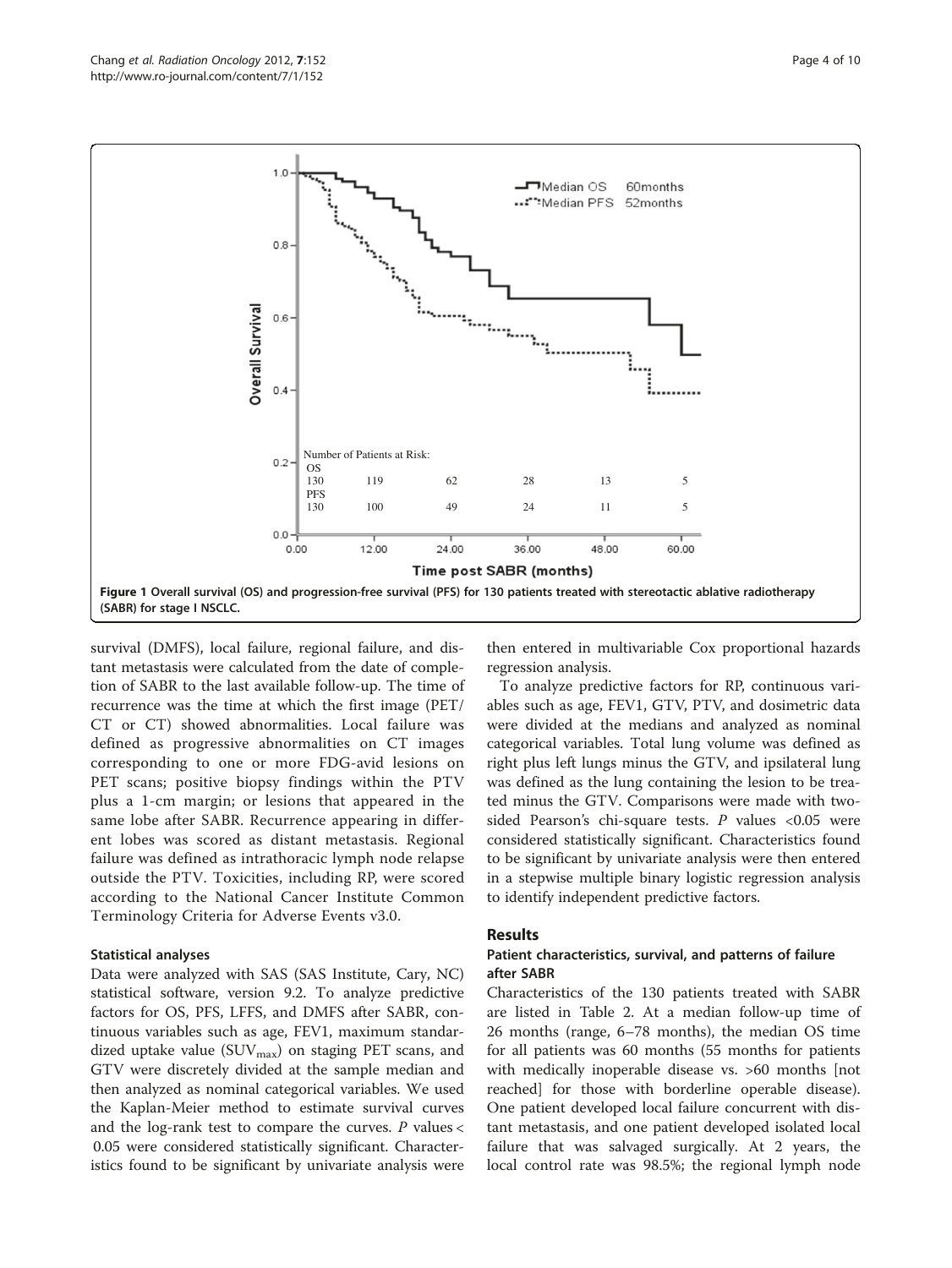recurrence rate was 8.5% (11/130), and the isolated regional lymph node recurrence rate was 6.9% (9/130). Thirty patients (23.1%) developed DM, making it the dominant pattern of treatment failure. Overall and progressionfree survival rates for all patients are illustrated in Figure [1](#page-3-0). OS rates were 93.0% at 1 year, 78.2% at 2 years, and 65.3% at 3 years; the corresponding PFS rates were 78.4%, 60.5%, and 55.0%. With regard to disease control, LFFS rates were 93.7% at 1 year, 88.8% at 2 years, and 88.8% at 3 years; the corresponding DMFS rates were 89.1%, 79.4%, and 73.1%.

#### Toxicity associated with SABR

No patient experienced grade 4 or 5 toxicity, even those with centrally located lesions. Chest wall pain was experienced by 12 patients (11 [8.5%] grade 2 and 1 [0.8%] grade 3), with median time to onset 8 months after SABR (range 0–27 months). Eight patients (6.2%) had grade 2 or 3 dermatitis (median onset time 2 months, range 0–10 months). Fifteen patients developed RP (12 [9.2%] grade 2 and 3 [2.3%] grade 3), with median time to onset 4 months (range 1–11 months). Only 2 patients (1.5%) developed esophagitis (both grade 1) with the esophageal dose-volume constraints used here. No definitive radiationinduced cardiovascular toxicity was noted.

#### Predictors of OS and PFS after SABR

Next we explored whether  $\text{SUV}_{\text{max}}$  or other variables could predict clinical outcomes after SABR for stage I disease. Univariate analysis revealed that staging PET  $\text{SUV}_{\text{max}}$  (dichotomized at the median 6.2,  $P = 0.028$ ), Eastern Cooperative Oncology Group (ECOG) performance status ( $P = 0.037$ ), tumor histology ( $P = 0.043$ ), and whether the disease was considered medically operable or not  $(P = 0.036)$  were significantly associated with OS (Table 3); performance status and staging PET  $\text{SUV}_{\text{max}}$ were also associated with PFS after SABR. Multivariate Cox regression analysis showed that staging PET SUVmax was the only independent significant predictor of OS (hazard ratio [HR] 2.15; 95% confidence interval [CI] 1.06–4.34;  $P = 0.034$ ): patients whose PET SUV<sub>max</sub> at staging was less than the median 6.2 had higher rates of long-term OS than did those with staging PET  $\text{SUV}_{\text{max}}$ ≥6.2 (Figure [2,](#page-5-0)  $P = 0.034$ ). No significant predictors were identified for LFFS and DMFS.

#### Risk factors for grade 2–3 RP

Univariate analysis of patient characteristics and dosimetric factors dichotomized at the medians (Table [4](#page-6-0)) revealed that many dosimetric variables (lung volumes receiving anywhere from 5 Gy to 40 Gy and mean lung doses [MLDs]) were associated with the incidence of grade 2–3 RP ( $P < 0.05$ ) but that other patient characteristics (e.g., FEV1, tumor location, performance status, and GTV) were not. Multivariate binary logistic regression

| Table 3 Univariate analysis of predictive factors for |  |
|-------------------------------------------------------|--|
| overall and progression-free survival                 |  |

|                                     | <b>Overall Survival</b>                         | <b>Progression-Free Survival</b> |  |  |
|-------------------------------------|-------------------------------------------------|----------------------------------|--|--|
| Characteristic                      | HR (95% CI) P value HR (95% CI)                 | P Value                          |  |  |
| Age, years                          |                                                 |                                  |  |  |
| $\geq$ 74                           | 1                                               |                                  |  |  |
| < 74                                | 1.87 (0.93-3.78) 0.080 1.42 (0.83-2.44) 0.196   |                                  |  |  |
| Sex                                 |                                                 |                                  |  |  |
| Male                                | 1                                               |                                  |  |  |
| Female                              | 0.93 (0.48-1.82) 0.875 0.86 (0.51-1.47) 0.588   |                                  |  |  |
| COPD stage                          |                                                 |                                  |  |  |
| $0 -$ II                            | 1                                               |                                  |  |  |
| $III - IV$                          | 0.75 (0.37-1.54) 0.413 0.66 (0.37-1.17) 0.594   |                                  |  |  |
| History of other type of cancer     |                                                 |                                  |  |  |
| Yes                                 | 1                                               |                                  |  |  |
| Νo                                  | 1.55 (0.78-3.09) 0.211 1.29 (0.74-2.24) 0.374   |                                  |  |  |
| ECOG performance status             |                                                 |                                  |  |  |
| $0 - 1$                             | 1                                               |                                  |  |  |
| $2 - 3$                             | 2.03 (1.04-3.95) 0.037 1.68 (0.99-2.85) 0.050   |                                  |  |  |
| Lung cancer stage                   |                                                 |                                  |  |  |
| IA $(T1)$                           | 1                                               |                                  |  |  |
| IB(T2)                              | 1.28 (0.53-3.08) 0.586 1.11 (0.54-2.27) 0.776   |                                  |  |  |
| Lung cancer histology               |                                                 |                                  |  |  |
| Non-squamous                        | 1                                               |                                  |  |  |
| Squamous                            | 1.16 (1.01-1.34) 0.043 1.09 (0.97-1.22) 0.173   |                                  |  |  |
| Staging PET SUV <sub>max</sub>      |                                                 |                                  |  |  |
| < 6.2                               | 1                                               |                                  |  |  |
| $\geq 6.2$                          | 2.10 (1.01-4.33) 0.028 1.81 (1.05-3.10) 0.032   |                                  |  |  |
| Gross tumor volume, cm <sup>3</sup> |                                                 |                                  |  |  |
| < 9.6                               | 1                                               |                                  |  |  |
| $\geq 9.6$                          | 1.55 (0.79-3.05) 0.204 1.42 (0.84-2.42) 0.195   |                                  |  |  |
| Disease status                      |                                                 |                                  |  |  |
| Medically inoperable 1              |                                                 |                                  |  |  |
| Operable                            | $0.36$ (0.14-0.94) 0.036 $0.51$ (0.26-1.02)     | 0.055                            |  |  |
| Tumor location                      |                                                 |                                  |  |  |
| Peripheral                          | 1                                               |                                  |  |  |
| Central                             | $0.97$ (0.34-2.76) 0.954 0.89 (0.35-2.25)       | 0.809                            |  |  |
| Radiation pneumonitis               |                                                 |                                  |  |  |
| Νo                                  | 1                                               |                                  |  |  |
| Yes                                 | $1.19(0.65 - 2.16)0.571(0.92(0.43 - 1.94)0.819$ |                                  |  |  |

Abbreviations: HR, hazard ratio; CI, confidence interval; COPD, chronic obstructive pulmonary disease; ECOG, Eastern Cooperative Oncology Group; PET, positron emission tomography; SUVmax, maximum standardized uptake value.

analysis with stepwise selection of variables found to be significant in univariate analysis showed that only an MLD to the ipsilateral lung ≥9.14 Gy (the median value) was associated with grade 2–3 RP (odds ratio [OR] 18.86; 95%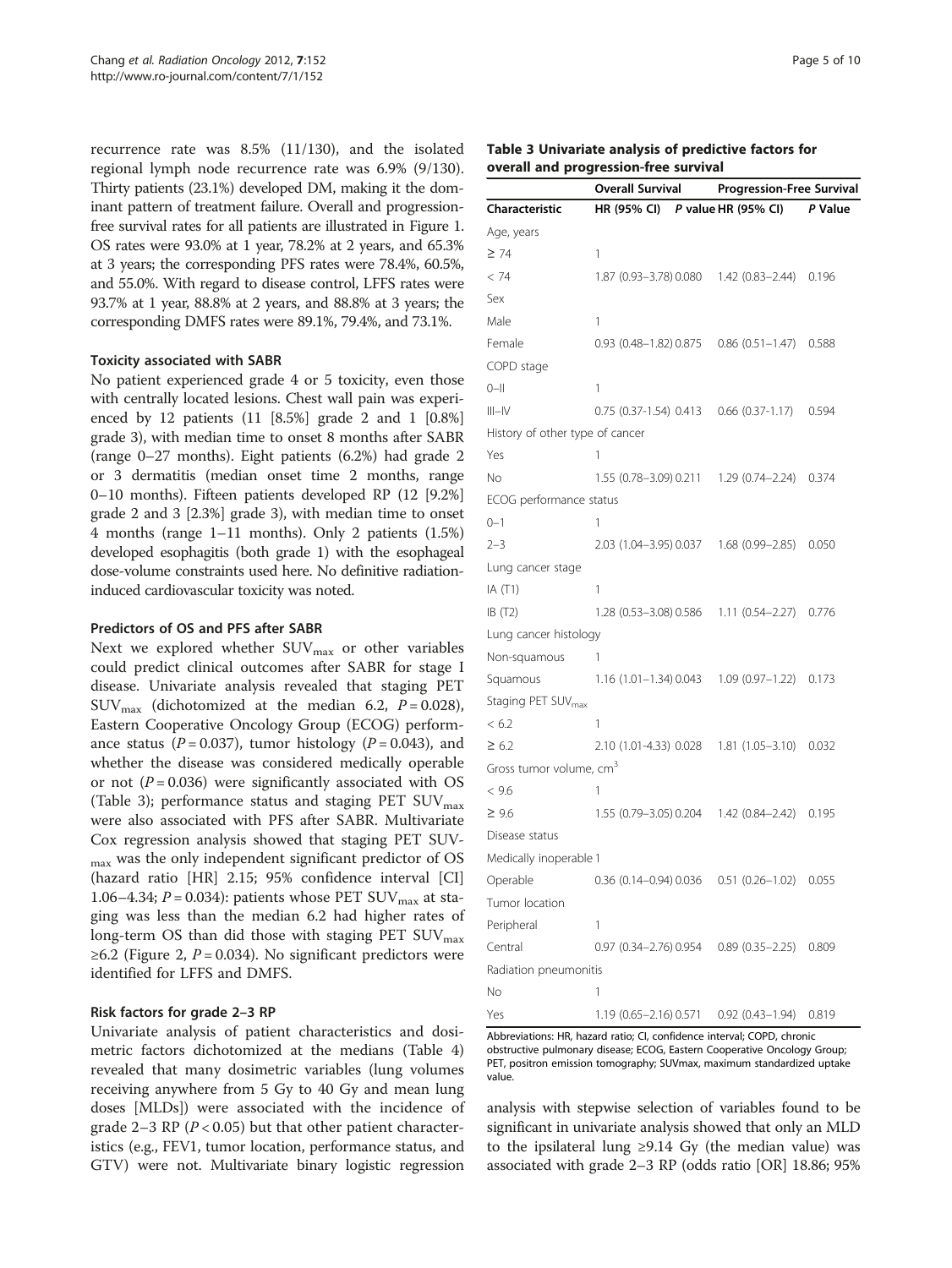<span id="page-5-0"></span>

CI 2.398-148.27;  $P = 0.005$ ). Interestingly, when we used Cox regression analysis to take onset time of pneumonitis into consideration, ipsilateral lung V40 become the most significant predictor for grade 2–3 RP, indicating high dose (40 Gy) may be correlated with grade 2–3 RP developed within certain time after SABR.

## **Discussion**

We found that SABR to a dose of 50 Gy delivered in 4 fractions (BED 112.5 Gy) produced a 2-year local control rate of 98.5%, a median OS time of 60 months, and minimal toxicity (minimal grade 3 and no grade 4 or 5).  $\text{SUV}_{\text{max}}$  on the staging PET/CT scan was the only predictor of OS, with  $\text{SUV}_{\text{max}}$  less than the median 6.2 being associated with better survival. The MLD to the ipsilateral lung (i.e., the lung containing the lesion to be treated, minus the GTV) was the only significant predictor of grade 2 or 3 RP. Among 130 patients, only two  $\left( < 2\% \right)$  experienced LF, one of which occurred simultaneously with DM. The thoracic lymph node recurrence rate of 8.5% was consistent with most reported findings [[3-11\]](#page-9-0), and DM remained the dominant pattern of failure. This finding, common in other studies as well [\[3](#page-9-0)-[7,9](#page-9-0)], underscores the need for novel systemic treatments to reduce the incidence of distant failure. Molecular markers may also be helpful for identifying patients who may benefit from adjuvant chemotherapy.

Having other predictive tools in addition to traditional factors such as age, disease stage, performance status, tumor histology, and comorbidities to predict outcome before therapy is begun would be valuable both for the choice of initial treatment and for identifying which patients might benefit from additional systemic therapy. Several surgical series [[22](#page-9-0)-[25\]](#page-9-0) showed that pretreatment SUVmax had predictive value in stage I NSCLC treated surgically; one of these studies, an analysis of 136 patients, found that a pretreatment  $\text{SUV}_{\text{max}} > 5.5$  predicted worse recurrence and survival [\[23\]](#page-9-0). However, information on SUV and SABR remains very limited at this time [[14](#page-9-0)-[16](#page-9-0),[26](#page-9-0)]. Hoopes et al. [[14](#page-9-0)] retrospectively evaluated the predictive value of PET  $\text{SUV}_{\text{max}}$  in a prospective phase I/II dose escalation clinical trial in which SABR was given to 58 patients at doses of 24 to 72 Gy in 3 fractions. Local control rates in that trial ranged from <70% to >95% for the various dose groups, and pretreatment PET  $\text{SUV}_{\text{max}}$ was not found to predict local control or survival. Another retrospective study by Burdick and colleagues [\[16\]](#page-9-0) showed that pretreatment  $\text{SUV}_{\text{max}}$  did not predict regional failure, distant failure, or survival; however, the 72 patients in that study had also been treated with a wide range of radiation doses (60 Gy in 3 fractions, 50 Gy in 5 fractions, or 50 Gy in 10 fractions), and only 68.1% of patients had had biopsy-proven NSCLC.

The relative strengths of our study were our relatively large population  $(n = 130)$  and our inclusion of only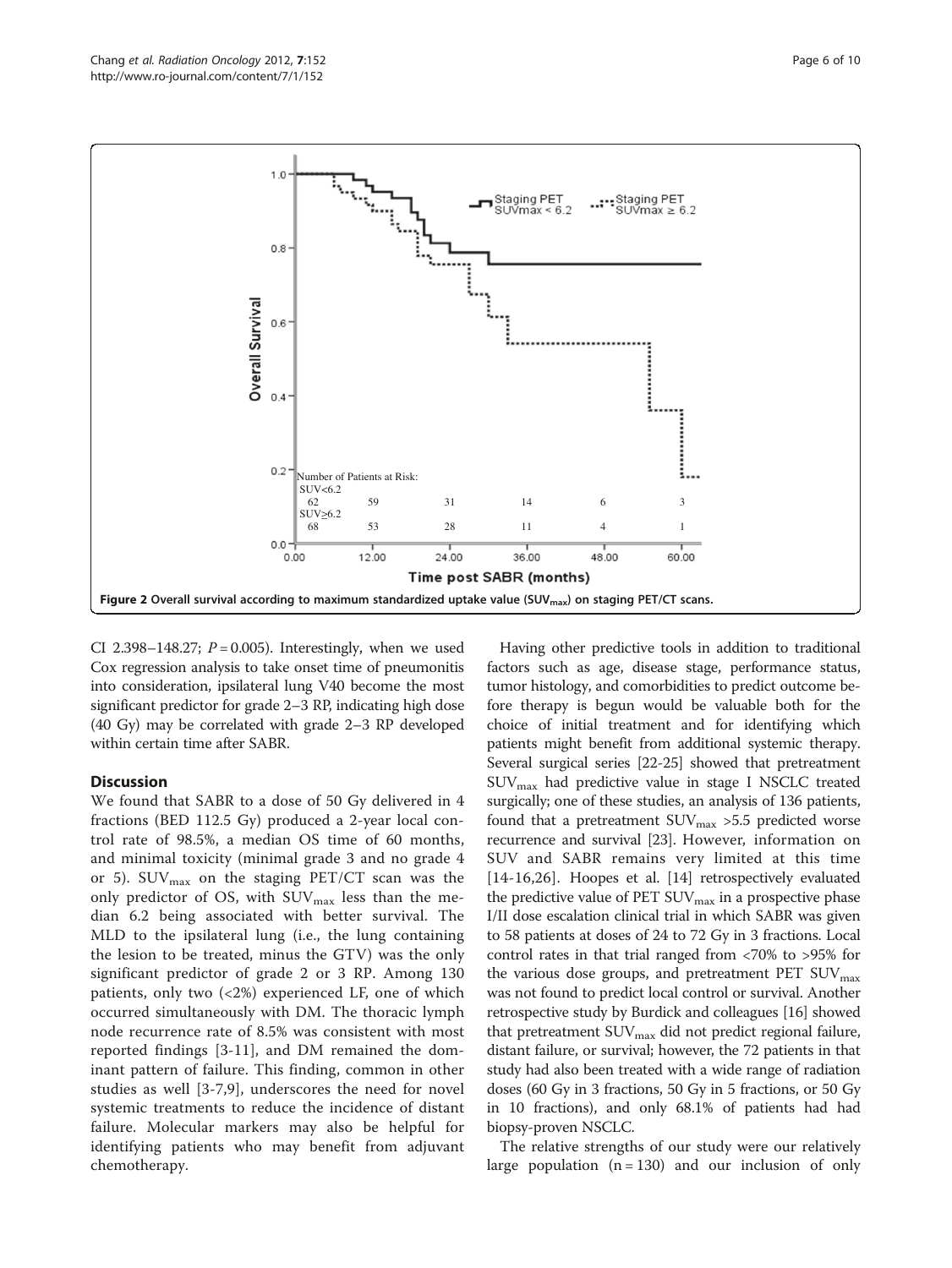## <span id="page-6-0"></span>Table 4 Univariate analysis of patient and dosimetric characteristics and risk of radiation pneumonitis (n = 130)

| Characteristic                          | Grade 0-1 RP        | Grade 2-3 RP        | P Value |
|-----------------------------------------|---------------------|---------------------|---------|
|                                         | No. of Patients (%) | No. of Patients (%) |         |
| Sex                                     |                     |                     | 0.882   |
| Male                                    | 59 (51.3)           | 8 (53.3)            |         |
| Female                                  | 56 (48.7)           | 7(46.7)             |         |
| Age                                     |                     |                     | 0.310   |
| $\geq$ 74 years                         | 62 (53.9)           | 6(40.0)             |         |
| <74 years                               | 53 (46.1)           | 9(60.0)             |         |
| COPD stage                              |                     |                     | 0.154   |
| $0 - 11$                                | 62 (53.9)           | 11(73.3)            |         |
| $\vert\vert\vert-\vert\vert$            | 53 (46.1)           | 4(26.7)             |         |
| History of other type of cancer         |                     |                     | 0.440   |
| Yes                                     | 34 (29.6)           | 3(20.0)             |         |
| No                                      | 81 (70.4)           | 12 (80.0)           |         |
| ECOG score before SABR                  |                     |                     | 0.711   |
| $0 - 1$                                 | 71 (61.7)           | 10 (66.7)           |         |
| $2 - 3$                                 | 44 (38.3)           | 5(33.3)             |         |
| Gross tumor volume, cm <sup>3</sup>     |                     |                     | 0.375   |
| $\geq 9.6$                              | 55 (47.8)           | 9(60.0)             |         |
| < 9.6                                   | 60 (52.2)           | 6(40.0)             |         |
| Planning target volume, cm <sup>3</sup> |                     |                     | 0.151   |
| $\geq 73.2$                             | 54 (47.0)           | 10 (66.7)           |         |
| <73.2                                   | 61(53.0)            | 5(33.3)             |         |
| Tumor location                          |                     |                     | 0.471   |
| Peripheral                              | 106 (92.2)          | 13 (86.7)           |         |
| Central                                 | 9(7.8)              | 2(13.3)             |         |
| Total lung volume*                      |                     |                     |         |
| $\mathsf{V}_5$                          |                     |                     | < 0.001 |
| $\geq 20.2\%$                           | 51(44.3)            | 14 (93.3)           |         |
| $< 20.2\%$                              | 64 (55.7)           | 1(6.7)              |         |
| $\mathsf{V}_{\mathsf{10}}$              |                     |                     | < 0.001 |
| $\geq 14.3\%$                           | 51 (44.3)           | 14 (93.3)           |         |
| $< 14.3\%$                              | 64 (55.7)           | 1(6.7)              |         |
| $\mathsf{V}_{15}$                       |                     |                     | 0.003   |
| $\geq 11.0\%$                           | 52 (45.2)           | 13 (86.7)           |         |
| $< 11.0\%$                              | 63 (54.8)           | 2(13.3)             |         |
| $\mathsf{V}_{20}$                       |                     | 0.055               |         |
| $\geq$ 8.5%                             | 54 (47.0)           | 11(73.3)            |         |
| $<\,8.5\%$                              | 61 (53.0)           | 4(26.7)             |         |
| $\mathsf{V}_{25}$                       |                     |                     | 0.055   |
| $\geq 6.4\%$                            | 54 (47.0)           | 11(73.3)            |         |
| $< 6.4\%$                               | 61 (53.0)           | 4(26.7)             |         |
| $V_{30}$                                |                     |                     | 0.003   |
| $\geq$ 5.0%                             | 52 (45.2)           | 13 (86.7)           |         |
| $< 5.0\%$                               | 63 (54.8)           | 2(13.3)             |         |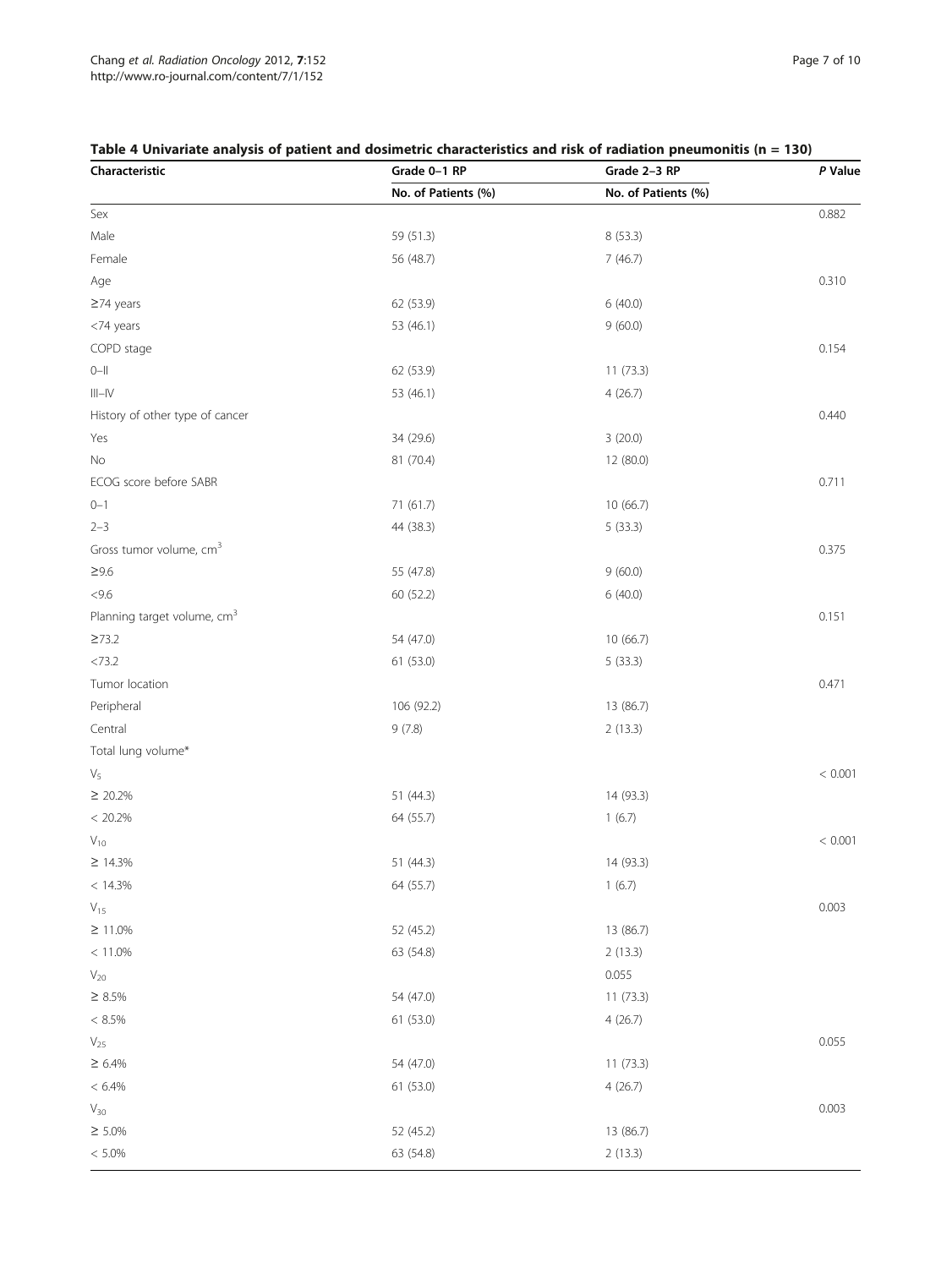|             | Table 4 Univariate analysis of patient and dosimetric characteristics and risk of radiation pneumonitis ( $n = 130$ ) |
|-------------|-----------------------------------------------------------------------------------------------------------------------|
| (Continued) |                                                                                                                       |

| $V_{35}$                             |           |           | 0.003   |
|--------------------------------------|-----------|-----------|---------|
| $\geq 3.9\%$                         | 52 (45.2) | 13 (86.7) |         |
| $< 3.9\%$                            | 63 (54.8) | 2(13.3)   |         |
| $\mathsf{V}_{40}$                    |           |           | 0.013   |
| $\geq 3.1\%$                         | 53 (46.1) | 12 (80.0) |         |
| $< 3.1\%$                            | 62 (53.9) | 3(20.0)   |         |
| Mean dose to total lung volume       |           |           | 0.013   |
| $\geq$ 5.05 Gy                       | 53 (46.1) | 12 (80.0) |         |
| $< 5.05$ Gy                          | 62 (53.9) | 3(20.0)   |         |
| Ipsilateral lung volumet             |           |           |         |
| $\mathsf{V}_5$                       |           |           | < 0.001 |
| $\geq 37.7\%$                        | 51 (44.3) | 14 (93.3) |         |
| $< 37.7\%$                           | 64 (55.7) | 1(6.7)    |         |
| $V_{10}$                             |           |           | < 0.001 |
| $\geq 28.5\%$                        | 51 (44.3) | 14 (93.3) |         |
| $< 28.5\%$                           | 64 (55.7) | 1(6.7)    |         |
| $V_{15}$                             |           |           | < 0.001 |
| $\geq 21.9\%$                        | 51 (44.3) | 14 (93.3) |         |
| < 21.9%                              | 64 (55.7) | 1(6.7)    |         |
| $\mathsf{V}_{20}$                    |           |           | < 0.001 |
| $\geq 16.9\%$                        | 51 (44.3) | 14 (93.3) |         |
| $< 16.9\%$                           | 64 (55.7) | 1(6.7)    |         |
| $\mathsf{V}_{25}$                    |           |           | 0.003   |
| $\geq 13.1\%$                        | 52 (45.2) | 13 (86.7) |         |
| $< 13.1\%$                           | 63 (54.8) | 2(13.3)   |         |
| $\mathsf{V}_{\mathsf{30}}$           |           |           | 0.013   |
| $\geq 10.4\%$                        | 53 (46.1) | 12 (80.0) |         |
| $< 10.4\%$                           | 62 (53.9) | 3(20.0)   |         |
| $\mathsf{V}_{35}$                    |           |           | 0.003   |
| $\geq 8.1\%$                         | 52 (45.2) | 13 (86.7) |         |
| $< 8.1\%$                            | 63 (54.8) | 2(13.3)   |         |
| $\mathsf{V}_{40}$                    |           |           | 0.013   |
| $\geq$ 6.3%                          | 53 (46.1) | 12 (80.0) |         |
| $< 6.3\%$                            | 62 (53.9) | 3(20.0)   |         |
| Mean dose to ipsilateral lung volume |           |           | < 0.001 |
| $\geq$ 9.14 Gy                       | 51 (44.3) | 14 (93.3) |         |
| $<$ 9.14 Gy                          | 64 (55.7) | 1(6.7)    |         |

\* Defined as right plus left lungs minus the gross tumor volume.

† Defined as the lung containing the lesion to be treated, minus the gross tumor volume.

Abbreviations: RP, radiation pneumonitis; COPD, chronic obstructive pulmonary disease; ECOG, Eastern Cooperative Oncology Group; SABR, stereotactic ablative radiotherapy; Vx, volume of lung receiving ≥x Gy; GTV, gross tumor volume; MLD, mean lung dose.

patients with biopsy-proven, PET/CT-determined stage I (T1N0M0, T <5 cm) NSCLC who had all been treated with the same dose and who all underwent PET/CT both before and after treatment at the same institution. Our multivariate analyses indicated that having a staging  $\mathrm{PET}$  SUV $_\mathrm{max}$  level >6.2 predicted worse OS, and patients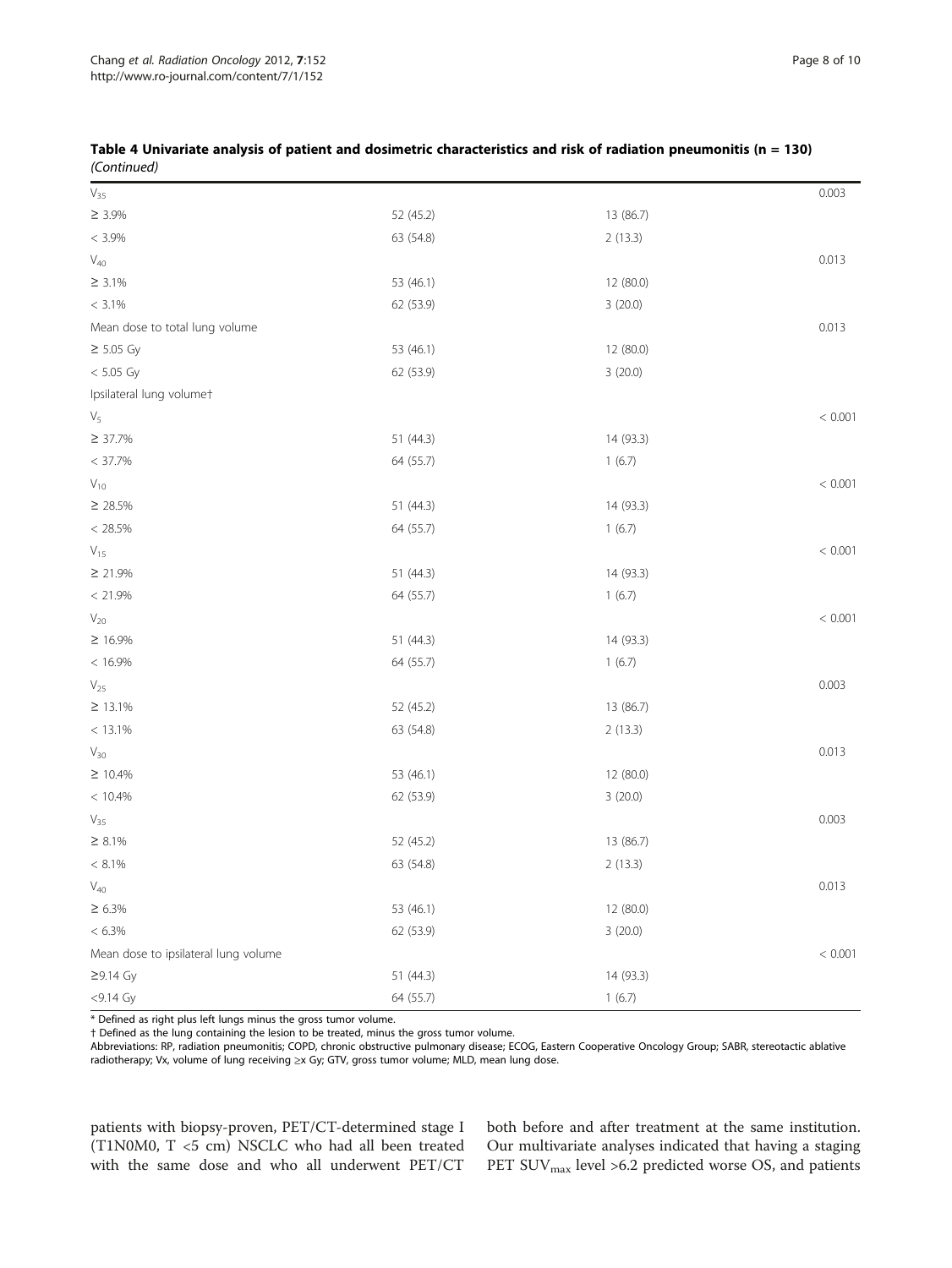<span id="page-8-0"></span>with this feature may benefit from systemic therapy to reduce the likelihood of distant failure, which still remains problematic. The predictive value of PET SUV may well depend on the dose regimen used and perhaps some patient characteristics that we did not consider. Additional studies are needed to validate our observations.

As we and others reported before, PET SUVs measured after SABR may be useful for detecting recurrence (19, 26). In the current study, the staging PET  $\text{SUV}_{\text{max}}$ levels for the 2 patients who developed local recurrence were 1.8 and 6.5 but had increased to 9.8 and 7.2, respectively, by 1 year after SABR. However, among the other 128 patients who did not experience local recurrence in this study, 32 patients had a  $\text{SUV}_{\text{max}} > 3$  and 8 patients had a  $\text{SUV}_{\text{max}}$  >5 within 6 months after SABR. Thus it seems likely that PET images obtained within 6 months after SABR may have a high false-positive rate. Indeed, we and others have noted that PET images with SUV >5 more than 6–12 months after SABR could indicate possible local recurrence, but biopsy is still recommended for confirmation [−25, 26], particularly when salvage surgery is planned [\[27](#page-9-0)].

The most common side effect of SABR in our study was chest-wall pain (12 patients, or 9.3%). A previous study from our group showed that limiting the chest-wall  $V_{30}$ to  $<$  30 cm<sup>3</sup> reduced the incidence of chest-wall pain to 5% [[21](#page-9-0)]. However, for lesions next to the chest wall, we recommend that >95% of the GTV plus a 5-mm margin receive at least the full prescribed dose, even if the chestwall dose exceeds 35 Gy to 30 cm<sup>3</sup>. In our practice, 35 Gy to 50 cm<sup>3</sup> is allowed for lesions close to the chest wall.

RP can be a severe or even fatal side effect of irradiation for lesions within 2 cm of the bronchial tree treated with 54 Gy delivered in 3 fractions [\[4\]](#page-9-0). Reports of dose-volume analyses in SABR-induced RP have been limited [\[13,17,18,28-30](#page-9-0)]. Barriger and others reported correlations between total lung MLD  $(\leq 4 \text{ Gy vs. } > 4 \text{ Gy})$ , lung  $V_{20}$  (<4% vs. >4%) and grade 2–4 RP among patients treated with SABR to total doses of 42–60 Gy given in 8- to 20-Gy fractions [\[31\]](#page-9-0). Matsuo found the association between V25 and symptomatic RP after SABR (17) . With our dose regimen (50 Gy in 4 fractions), our normal-tissue dose-volume constraints (Table [1](#page-2-0)), and our use of 4D CT-based treatment planning and volumetric on-board image-guided SABR delivery, we did not observe any grade 4–5 RP. We saw no difference in RP between central versus peripheral lesions when normal tissue dose volume constraints were respected and inappropriate cases were excluded, and only 3 patients (2.3%) experienced grade 3 RP. Interestingly, only MLD to the ipsilateral lung was significantly associated with RP in multivariate analysis; among the 65 patients with an ipsilateral MLD ≥9.14 Gy, 14 had grade 2–3 RP (21.5%), whereas among the 65 with an ipsilateral MLD  $\langle 9.14 \, \text{Gy}, \, \text{only} \, 1 \, (1.5\%)$  had grade 2-3 RP ( $P \langle 0.001 \rangle$ ). This finding is consistent with those of Guckenberger and colleagues, who also reported a correlation between irradiated ipsilateral lung volume and SABR-induced RP [[30\]](#page-9-0). In addition, ipsilateral V40 appears to be correlated with grade 2–3 RP when the onset times of RP were considered. The specific dose cutoffs may be different using different dose regimens. Our cutoffs should be considered only when the same or similar SABR dose regimens are used. To minimize the MLD to the ipsilateral lung, one should consider using optimal image guidance to reduce the set-up margin; prescribing the dose to the lower isodose line rather than the higher one; and not using an additional margin between the PTV to the block edge.

#### Abbreviations

4D: Four-dimensional; BED: Biologically equivalent dose; CI: Confidence interval; CT: Computed tomography; DMFS: Distant metastasis-free survival; ECOG: Eastern cooperative oncology group; FDG: Fluorodeoxyglucose; FEV1: Forced expiratory volume in 1 second; GTV: Gross tumor volume; HR: Hazard ratio; iGTV: Internal gross tumor volume; LFFS: Local facilure-free survival; MLD: Mean lung dose; MRI: Magnetic resonance imaging; NSCLC: Non-small cell lung cancer; OR: Odds ratio; OS: Overall survival; PET: Positron emission tomography; PFS: Progression-free survival; PTV: Planning target volume; RP: Radiation pneumonitis; SABR: Stereotactic ablative radiotherapy; SUV<sub>max</sub>: Maximum standardized uptake value.

#### Competing interests

The authors declare that they have no competing interests.

#### Authors' contributions

JYC conceived the study, oversaw the study design and data collection, and wrote the manuscript; HL helped to conceive and coordinate the study, to collect data, and to write the manuscript; JYC and PB designed the treatment plans and supervised their delivery; JYC and HL carried out the data and statistical analysis; and RK, ZL, JW, RJM, JAR, and SGS provided data and participated in the coordination and design of the study. All authors read and approved the final manuscript.

#### Funding

Dr. Chang received a Research Scholar Award from the Radiological Society of North America and a Career Development Award from MD Anderson Cancer Center's Specialized Programs of Research Excellence in Lung Cancer from the National Cancer Institute (P50 CA70907). This research was also supported by Cancer Center Support Grant CA016672 to MD Anderson.

#### Acknowledgments

We thank the members of the Thoracic Radiation Oncology section in the Division of Radiation Oncology for their support of this clinical study and Ms. Christine Wogan of the Division of Radiation Oncology for editorial assistance.

#### Author details

<sup>1</sup>Departments of Radiation Oncology, The University of Texas MD Anderson Cancer Center, 1515 Holcombe Blvd., Houston, TX, USA. <sup>2</sup>Department of Radiation Physics, The University of Texas MD Anderson Cancer Center, Houston, TX, USA. <sup>3</sup>Department of Thoracic and Cardiovascular Surgery, The University of Texas MD Anderson Cancer Center, Houston, TX, USA.

#### Received: 3 May 2012 Accepted: 25 August 2012 Published: 10 September 2012

#### References

1. Jemal A, Siegel R, Ward E, Hao Y, Xu J, Thun MJ: Cancer statistics, 2009. CA Cancer J Clin 2009, 59:225–249.